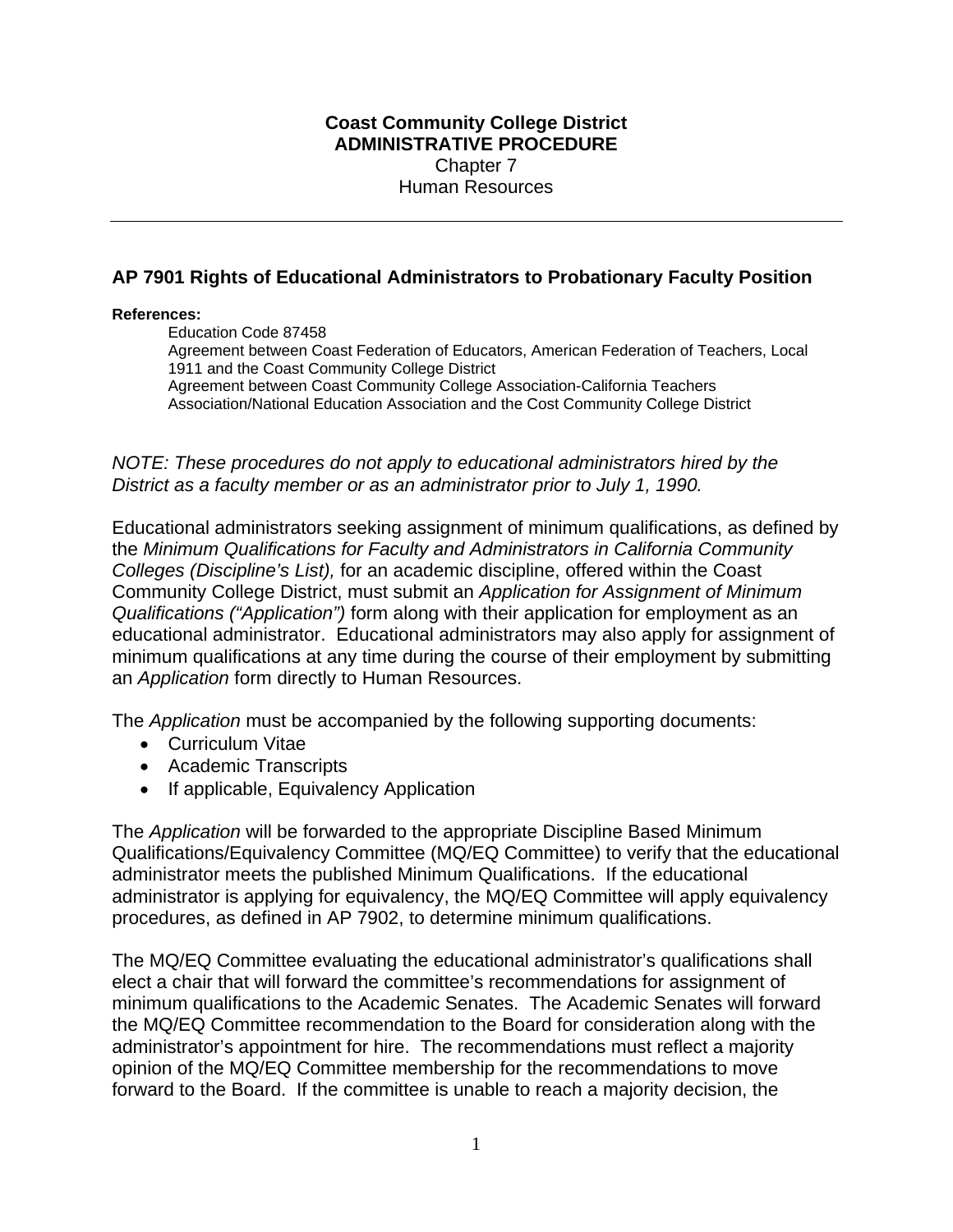committee shall recommend that the educational administrator not be assigned minimum qualifications.

If an applicant does not agree with the results of their equivalency request, an appeal may be submitted to the Equivalency Oversight Committee (EqOC) using the *MQ Appeal Request Form*. **This appeal is reviewed based on process and procedures only**, as defined in AP 7902. If the evaluation adheres to the terms of these administrative procedures, the MQ/EQ Committee decision will stand. If the evaluation deviates from the procedures, the MQ/EQ Committee will be asked to re-evaluate the request using the correct procedures. The applicant will be notified with the *EqOC Appeal Determination Form*.

The Academic Senates will present the Equivalency Oversight Committee recommendation to the Board of Trustees. The Board of Trustees shall make the final determination, relying primarily upon the advice and judgment of the Academic Senates as it is expressed through the recommendation of the Equivalency Oversight Committee. A written record of the Board's decision, including the recommendation of the Equivalency Oversight Committee, shall be available for review.

In the case of assignment to a faculty position, the Board of Trustees shall determine the college or location to which the first-year probationary faculty member (former educational administrator) shall be assigned. However, in order to protect the students, the faculty, and the institution, the Board shall consider the following before making the assignment:

- The position has been identified as a vacancy with these conditions: college need established through participatory governance, available funding and approved for recruitment.
- The availability of faculty positions as determined by the program reviews in the affected discipline.
- The Senates' recommendation related to minimum qualifications, which the Board must rely primarily upon when making the final determination.

The date of seniority and the determination of placement on the faculty salary schedule shall be pursuant to the Agreement Between Coast Federation of Educators, 1911, and the Coast Community College District.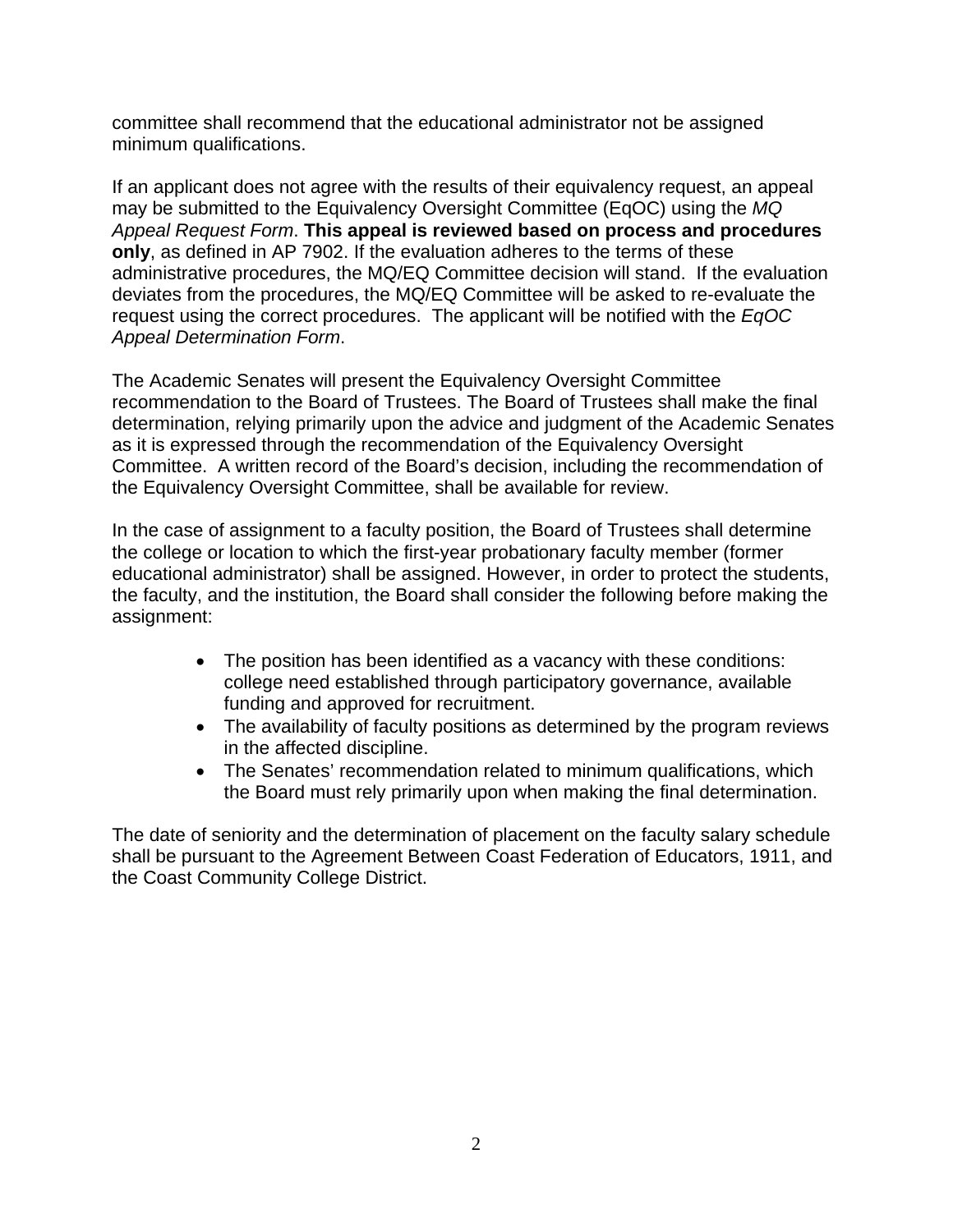Appendices

Appendix A - *Application for Assignment of Minimum Qualifications For Educational Administrators*